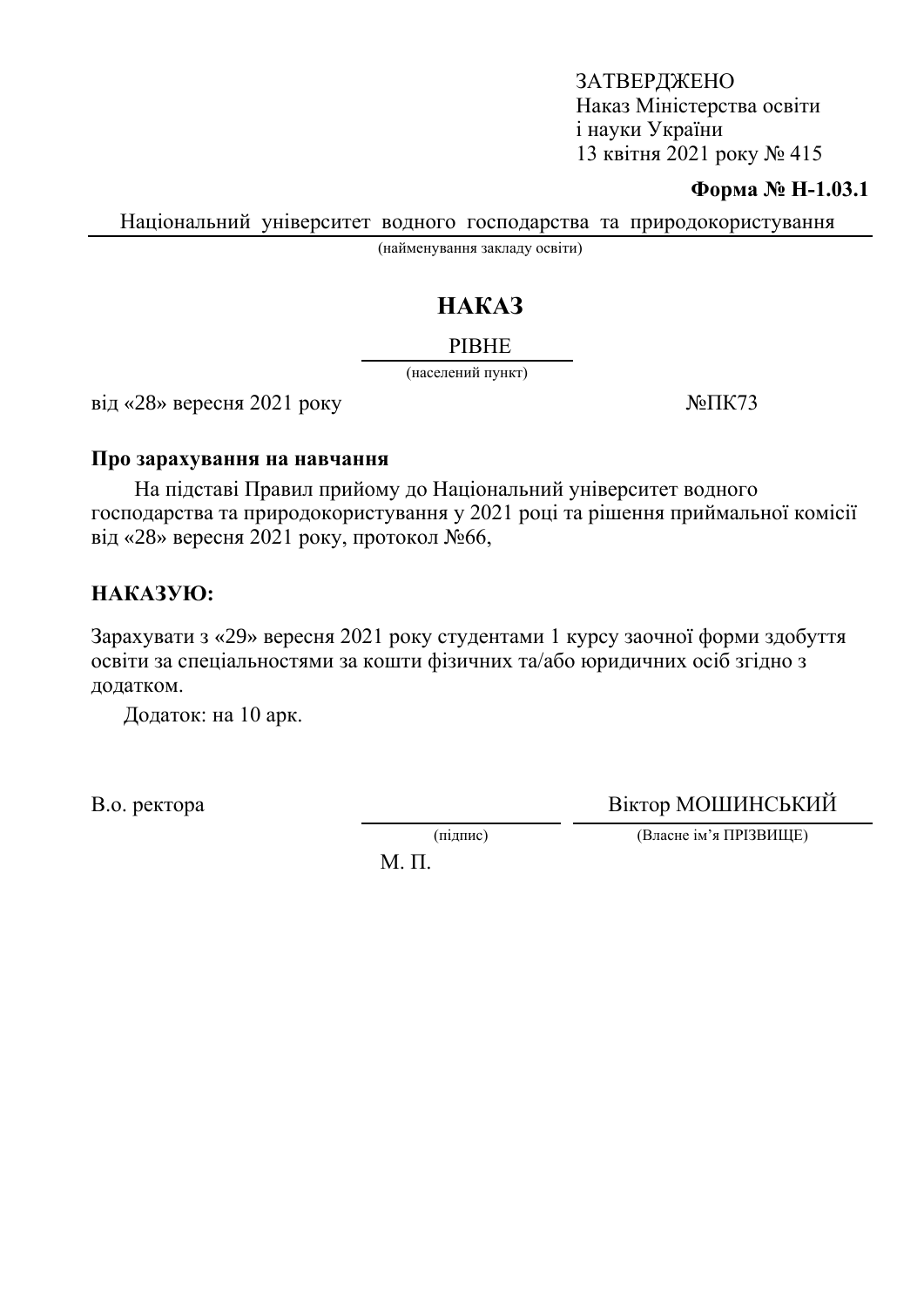# **Форма № Н-1.03.2**

|                      |                                               |                                                                                      | Міністерство освіти і науки України |      |                               | Національний університет<br>водного господарства та<br>природокористування                                                                        |                                                                                                                                                                | Додаток до наказу від «28» вересня 2021 року<br>$N2 \Pi K73$      |                  |
|----------------------|-----------------------------------------------|--------------------------------------------------------------------------------------|-------------------------------------|------|-------------------------------|---------------------------------------------------------------------------------------------------------------------------------------------------|----------------------------------------------------------------------------------------------------------------------------------------------------------------|-------------------------------------------------------------------|------------------|
|                      | 014 Середня освіта/014.03 Історія<br>Державна |                                                                                      |                                     |      |                               | Бакалавр                                                                                                                                          | Заочна                                                                                                                                                         | кошти фізичних та/або<br>юридичних осіб                           |                  |
| $N$ <sup>2</sup> π/π | ДЕБО<br>заяви<br>يع                           | $\mathbf{m}$<br>і пропозиції і<br>ЗБО<br><b>EIE</b><br>сної<br>конкур<br>$\triangle$ | прізвище                            | ім'я | по батькові (за<br>наявності) | номер, серія, дата видачі та<br>тип документа про освітній<br>(освітньо-кваліфікаційний)<br>рівень/ступінь, на основі<br>якого відбувається вступ | рік та номери<br>сертифікатів<br>зовнішнього<br>незалежного<br>оцінювання/<br>єдиного<br>вступного<br>іспиту/ єдиного<br>фахового<br>вступного<br>випробування | назва спеціалізацій,<br>освітніх програм в<br>межах спеціальності | 6a<br>конкурсний |
|                      | 10261534 887900                               |                                                                                      | Григориченко                        | Ілля | Віталійович                   | 49996013 BC 23.06.2018<br>Атестат про повну загальну<br>середню освіту                                                                            | $2018p. -$<br>0210038; 2018p.<br>$-0210038;$<br>2018p. -<br>0210038                                                                                            | Середня освіта<br>$\left($ ic $\tau$ орія)                        | 157,664          |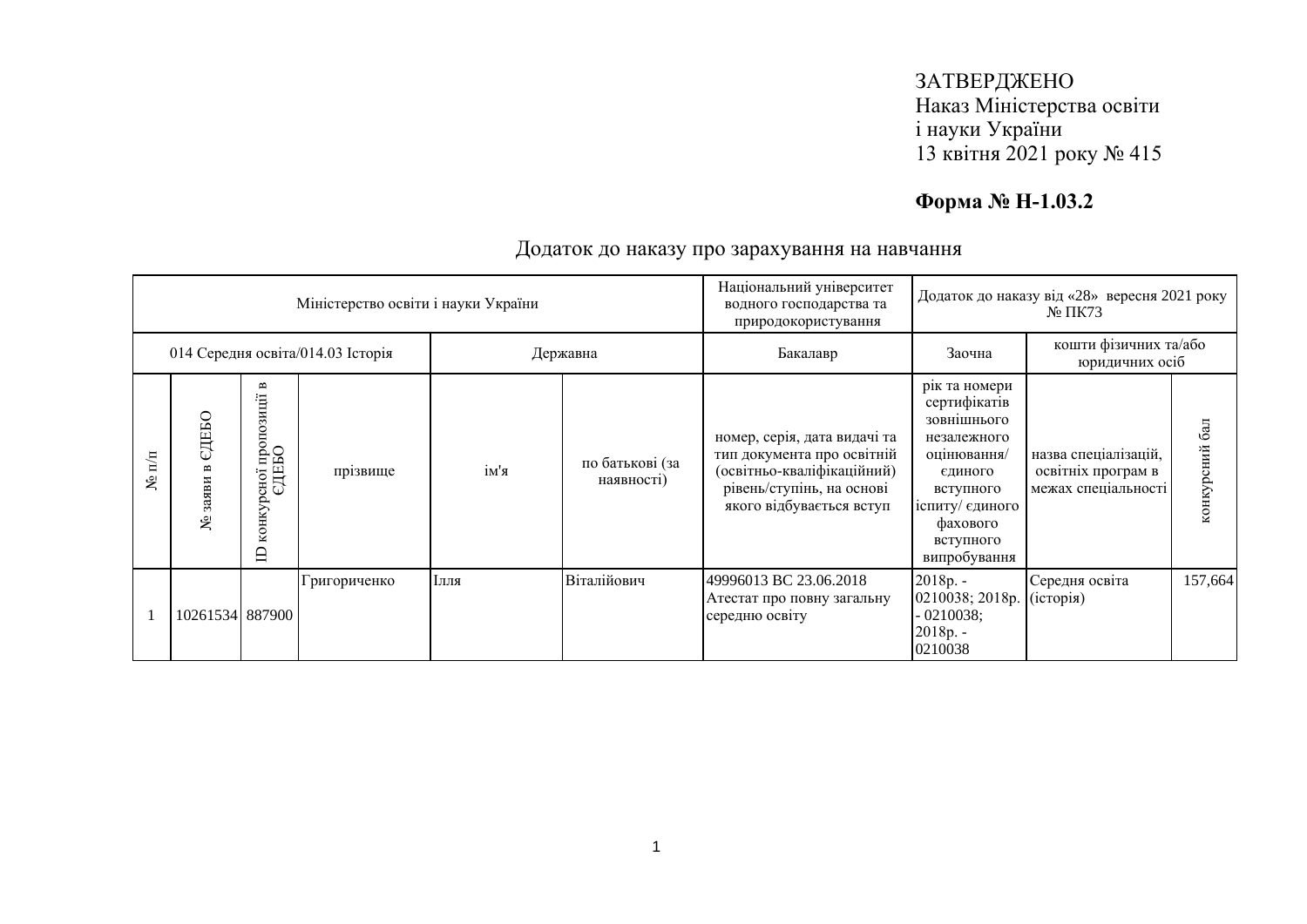# **Форма № Н-1.03.2**

|                  |                    |                                                                      | Міністерство освіти і науки України |       |                               | Національний університет<br>водного господарства та<br>природокористування                                                                        |                                                                                                                                                                | Додаток до наказу від «28» вересня 2021 року<br>$N2 \Pi K73$      |                  |
|------------------|--------------------|----------------------------------------------------------------------|-------------------------------------|-------|-------------------------------|---------------------------------------------------------------------------------------------------------------------------------------------------|----------------------------------------------------------------------------------------------------------------------------------------------------------------|-------------------------------------------------------------------|------------------|
|                  |                    |                                                                      | 017 Фізична культура і спорт        |       | Державна                      | Бакалавр                                                                                                                                          | Заочна                                                                                                                                                         | кошти фізичних та/або<br>юридичних осіб                           |                  |
| $\mathbf{N}$ π/π | ДЕБО<br>заяви<br>٤ | $\mathbf{m}$<br>рсної пропозиції в<br>ЄДЕБО<br>конкур<br>$\triangle$ | прізвище                            | ім'я  | по батькові (за<br>наявності) | номер, серія, дата видачі та<br>тип документа про освітній<br>(освітньо-кваліфікаційний)<br>рівень/ступінь, на основі<br>якого відбувається вступ | рік та номери<br>сертифікатів<br>зовнішнього<br>незалежного<br>оцінювання/<br>єдиного<br>вступного<br>іспиту/ єдиного<br>фахового<br>вступного<br>випробування | назва спеціалізацій,<br>освітніх програм в<br>межах спеціальності | 6a<br>конкурсний |
|                  | 10260639 887906    |                                                                      | Барчук                              | Ольга | Михайлівна                    | 48415680 TE 30.06.2015<br>Атестат про повну загальну<br>середню освіту                                                                            | 2021p. -<br>0393249; 2021p.<br>- 0393249                                                                                                                       | Фізична культура і<br>спорт                                       | 136,828          |
| 2                | 10269259 887906    |                                                                      | Ільчук                              | Юрій  | Вячеславович                  | 29947145 PB 24.06.2006<br>Атестат про повну загальну<br>середню освіту                                                                            |                                                                                                                                                                | Фізична культура і<br>спорт                                       | 164,874          |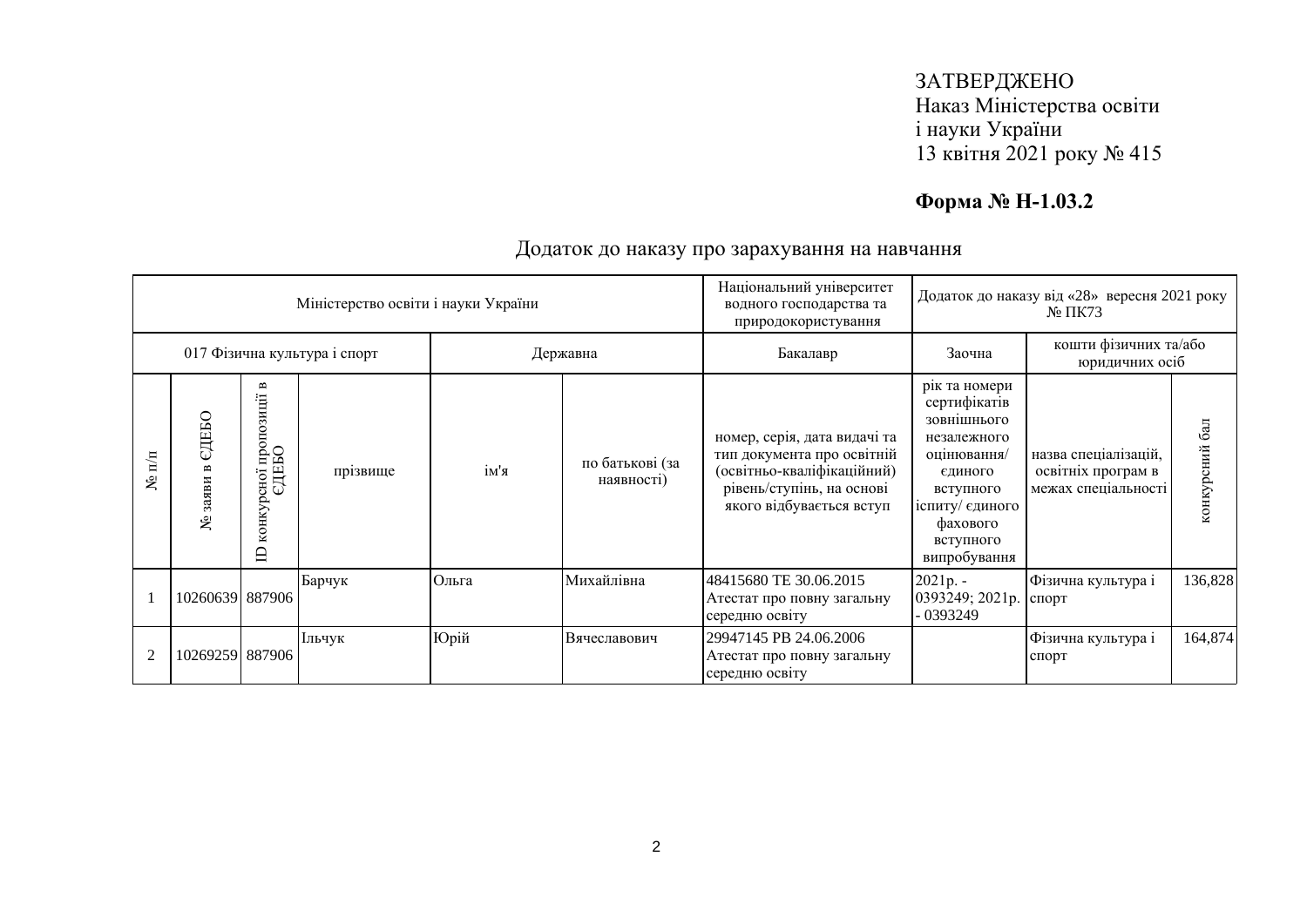# **Форма № Н-1.03.2**

|                   |                           |                                                   | Міністерство освіти і науки України |          |                               | Національний університет<br>водного господарства та<br>природокористування                                                                        |                                                                                                                                                                | Додаток до наказу від «28» вересня 2021 року<br>$N2 \Pi K73$      |                  |
|-------------------|---------------------------|---------------------------------------------------|-------------------------------------|----------|-------------------------------|---------------------------------------------------------------------------------------------------------------------------------------------------|----------------------------------------------------------------------------------------------------------------------------------------------------------------|-------------------------------------------------------------------|------------------|
|                   |                           | страхування                                       | 072 Фінанси, банківська справа та   | Державна |                               | Бакалавр                                                                                                                                          | Заочна                                                                                                                                                         | кошти фізичних та/або<br>юридичних осіб                           |                  |
| $\mathbf{m}$<br>ৼ | едеью<br>32 <b>X</b><br>ৼ | ≃<br>зиції<br>оно1 пропоз<br>СДЕБО<br>конкур<br>⊟ | прізвище                            | ім'я     | по батькові (за<br>наявності) | номер, серія, дата видачі та<br>тип документа про освітній<br>(освітньо-кваліфікаційний)<br>рівень/ступінь, на основі<br>якого відбувається вступ | рік та номери<br>сертифікатів<br>зовнішнього<br>незалежного<br>оцінювання/<br>єдиного<br>вступного<br>іспиту/ єдиного<br>фахового<br>вступного<br>випробування | назва спеціалізацій,<br>освітніх програм в<br>межах спеціальності | 6a<br>конкурсний |
|                   | 10264318 842279           |                                                   | Ньорба                              | Дмитро   | Сергійович                    | 49672334 AK 25.06.2017<br>Атестат про повну загальну<br>середню освіту                                                                            |                                                                                                                                                                | Фінанси, банківська<br>справа та<br>страхування                   | 159,276          |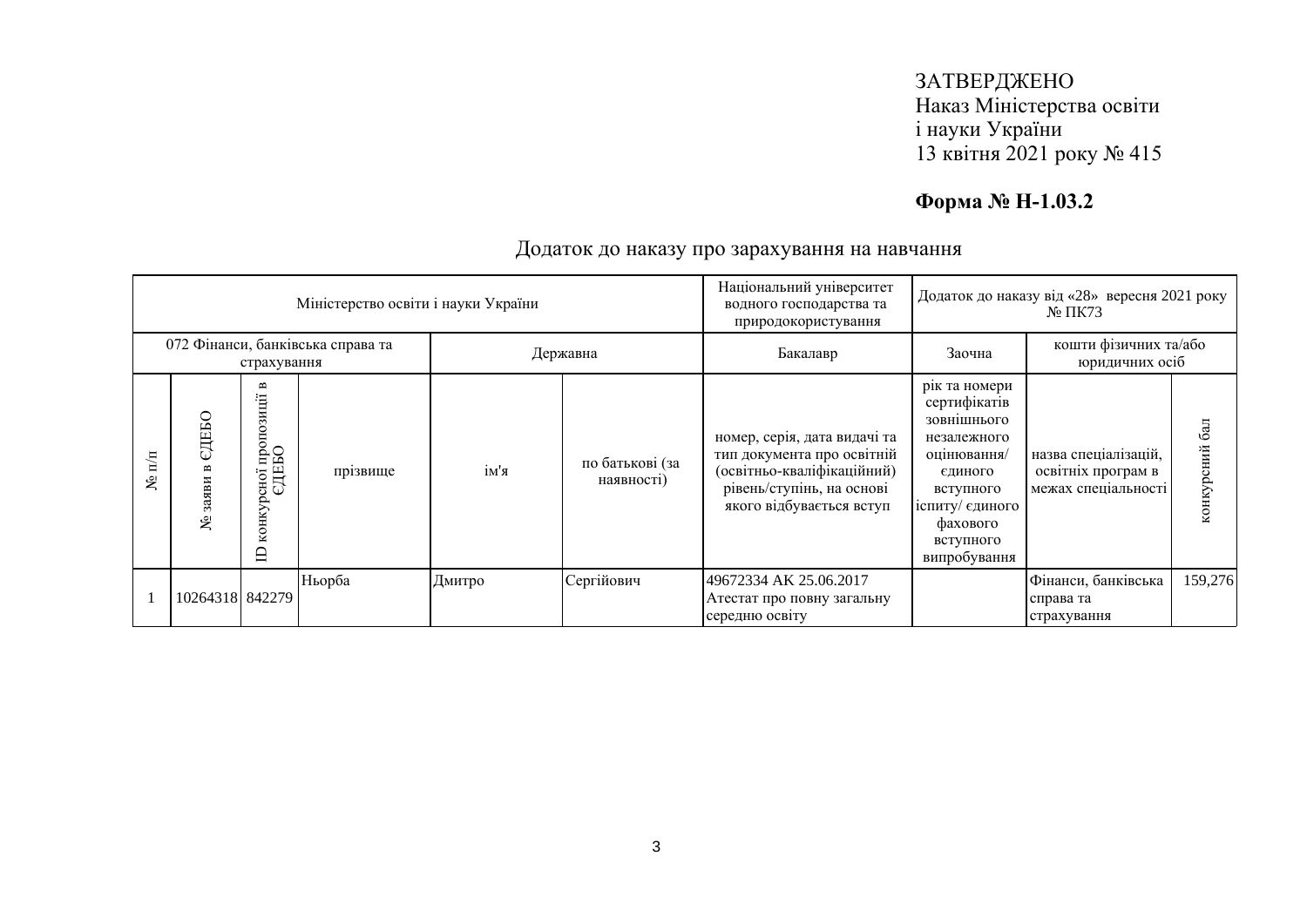# **Форма № Н-1.03.2**

|                   |                               |                                                           | Міністерство освіти і науки України |       |                               | Національний університет<br>водного господарства та<br>природокористування                                                                        |                                                                                                                                                                | Додаток до наказу від «28» вересня 2021 року<br>$N2 \Pi K73$      |                  |
|-------------------|-------------------------------|-----------------------------------------------------------|-------------------------------------|-------|-------------------------------|---------------------------------------------------------------------------------------------------------------------------------------------------|----------------------------------------------------------------------------------------------------------------------------------------------------------------|-------------------------------------------------------------------|------------------|
|                   |                               | 101 Екологія                                              |                                     |       | Державна                      | Бакалавр                                                                                                                                          | Заочна                                                                                                                                                         | кошти фізичних та/або<br>юридичних осіб                           |                  |
| $\mathbb{E}$<br>ع | ДЕБО<br>Cı)<br>ВИ<br>335<br>ع | Б<br>лено1 пропозиції і<br>ЄДЕБО<br>конкур<br>$\triangle$ | прізвище                            | ім'я  | по батькові (за<br>наявності) | номер, серія, дата видачі та<br>тип документа про освітній<br>(освітньо-кваліфікаційний)<br>рівень/ступінь, на основі<br>якого відбувається вступ | рік та номери<br>сертифікатів<br>зовнішнього<br>незалежного<br>оцінювання/<br>єдиного<br>вступного<br>іспиту/ єдиного<br>фахового<br>вступного<br>випробування | назва спеціалізацій,<br>освітніх програм в<br>межах спеціальності | 6a<br>конкурсний |
|                   | 10260320 881459               |                                                           | Сапіга                              | Ольга | Юріївна                       | 52715664 BK 25.06.2021<br>Свідоцтво про здобуття<br>повної загальної середньої<br>освіти                                                          | 2021p. -<br>0201756; 2021p.<br>$-0201756;$<br>2021p. -<br>0201756                                                                                              | Екологія                                                          | 134,680          |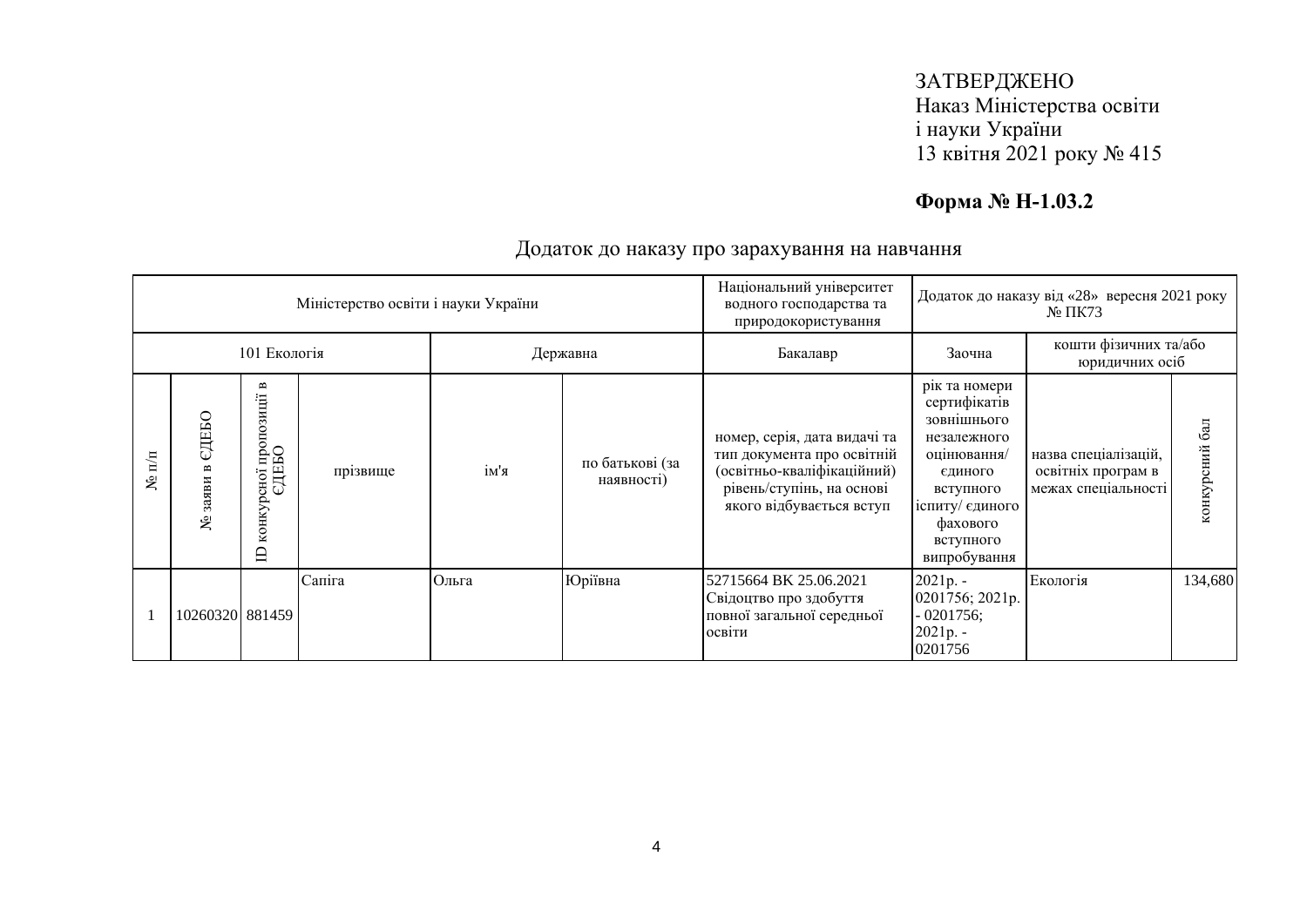# **Форма № Н-1.03.2**

|                      |                           |                                                      | Міністерство освіти і науки України |           |                               | Національний університет<br>водного господарства та<br>природокористування                                                                        | Додаток до наказу від «28» вересня 2021 року<br>$N2 \Pi K73$                                                                                                   |                                                                                   |                  |
|----------------------|---------------------------|------------------------------------------------------|-------------------------------------|-----------|-------------------------------|---------------------------------------------------------------------------------------------------------------------------------------------------|----------------------------------------------------------------------------------------------------------------------------------------------------------------|-----------------------------------------------------------------------------------|------------------|
|                      | 106 Географія<br>Державна |                                                      |                                     |           |                               | Бакалавр                                                                                                                                          | Заочна                                                                                                                                                         | кошти фізичних та/або<br>юридичних осіб                                           |                  |
| $N$ <sup>2</sup> π/π | ДЕБО<br>Cı)<br>заяви<br>٤ | Б<br>пропозиції<br>едньо<br>сної<br>конкур<br>$\Box$ | прізвище                            | ім'я      | по батькові (за<br>наявності) | номер, серія, дата видачі та<br>тип документа про освітній<br>(освітньо-кваліфікаційний)<br>рівень/ступінь, на основі<br>якого відбувається вступ | рік та номери<br>сертифікатів<br>зовнішнього<br>незалежного<br>оцінювання/<br>єдиного<br>вступного<br>іспиту/ єдиного<br>фахового<br>вступного<br>випробування | назва спеціалізацій,<br>освітніх програм в<br>межах спеціальності                 | 6a<br>конкурсний |
|                      | 10262028 835203           |                                                      | Станіцький                          | Олександр | Олегович                      | 52669408 PB 25.06.2021<br>Свідоцтво про здобуття<br>повної загальної середньої<br>освіти                                                          | $2021p. -$<br>0110872; 2021p.<br>$-0110872;$<br>$2021p. -$<br>0110872                                                                                          | Конструктивна<br>географія,<br>управління водними<br>та мінеральними<br>ресурсами | 153,296          |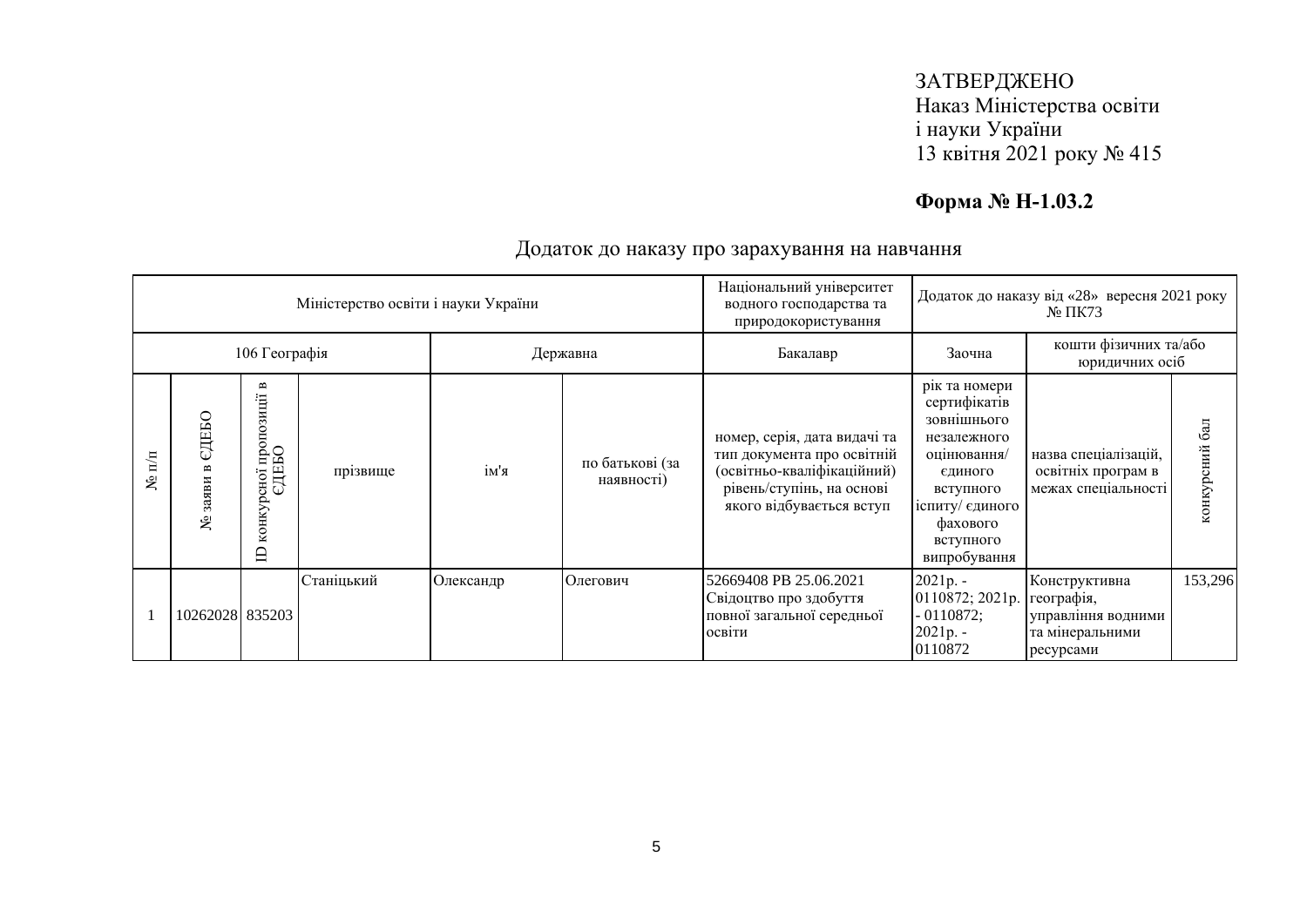# **Форма № Н-1.03.2**

|                   |                                   |                                                           | Міністерство освіти і науки України |        |                               | Національний університет<br>водного господарства та<br>природокористування                                                                        |                                                                                                                                                                | Додаток до наказу від «28» вересня 2021 року<br>$N2 \Pi K73$      |                  |
|-------------------|-----------------------------------|-----------------------------------------------------------|-------------------------------------|--------|-------------------------------|---------------------------------------------------------------------------------------------------------------------------------------------------|----------------------------------------------------------------------------------------------------------------------------------------------------------------|-------------------------------------------------------------------|------------------|
|                   | 122 Комп'ютерні науки<br>Державна |                                                           |                                     |        |                               | Бакалавр                                                                                                                                          | Заочна                                                                                                                                                         | кошти фізичних та/або<br>юридичних осіб                           |                  |
| $\mathbb{E}$<br>ع | ДЕБО<br>Cı)<br>335<br>٤           | Б<br>осної пропозиції і<br>ЄДЕБО<br>конкур<br>$\triangle$ | прізвище                            | ім'я   | по батькові (за<br>наявності) | номер, серія, дата видачі та<br>тип документа про освітній<br>(освітньо-кваліфікаційний)<br>рівень/ступінь, на основі<br>якого відбувається вступ | рік та номери<br>сертифікатів<br>зовнішнього<br>незалежного<br>оцінювання/<br>єдиного<br>вступного<br>іспиту/ єдиного<br>фахового<br>вступного<br>випробування | назва спеціалізацій,<br>освітніх програм в<br>межах спеціальності | 6a<br>конкурсний |
|                   | 10264804 867834                   |                                                           | Мамчур                              | Микола | Юрійович                      | 52673588 PB 23.06.2021<br>Свідоцтво про здобуття<br>повної загальної середньої<br>освіти                                                          | 2021p. -<br>0131992; 2021p.<br>$-0131992;$<br>2021p. -<br>0131992                                                                                              | Комп'ютерні науки                                                 | 127,452          |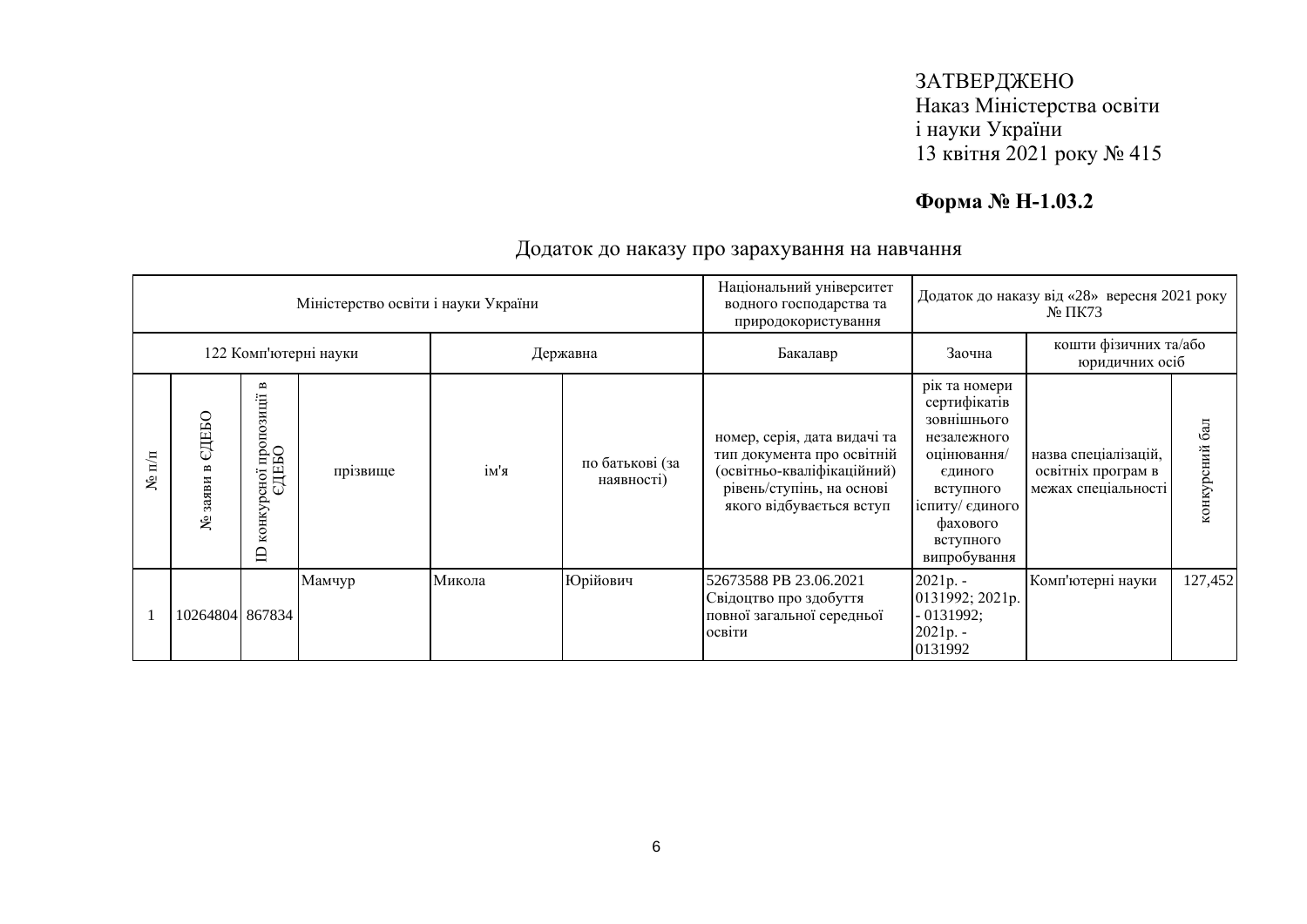# **Форма № Н-1.03.2**

|                   |                                 |                                                            | Міністерство освіти і науки України |       |                               | Національний університет<br>водного господарства та<br>природокористування                                                                        | Додаток до наказу від «28» вересня 2021 року<br>$N2 \Pi K73$                                                                                                   |                                                                   |                |
|-------------------|---------------------------------|------------------------------------------------------------|-------------------------------------|-------|-------------------------------|---------------------------------------------------------------------------------------------------------------------------------------------------|----------------------------------------------------------------------------------------------------------------------------------------------------------------|-------------------------------------------------------------------|----------------|
|                   | 144 Теплоенергетика<br>Державна |                                                            |                                     |       |                               | Бакалавр                                                                                                                                          | Заочна                                                                                                                                                         | кошти фізичних та/або<br>юридичних осіб                           |                |
| $\mathbb{I}$<br>ع | ДЕБО<br>Cı)<br>заяви<br>٤       | Б<br>пропозиції<br>едньо<br>сної<br>конкур<br>$\mathsf{D}$ | прізвище                            | ім'я  | по батькові (за<br>наявності) | номер, серія, дата видачі та<br>тип документа про освітній<br>(освітньо-кваліфікаційний)<br>рівень/ступінь, на основі<br>якого відбувається вступ | рік та номери<br>сертифікатів<br>зовнішнього<br>незалежного<br>оцінювання/<br>єдиного<br>вступного<br>іспиту/ єдиного<br>фахового<br>вступного<br>випробування | назва спеціалізацій,<br>освітніх програм в<br>межах спеціальності | конкурсний бал |
|                   | 10259756 835253                 |                                                            | Степанюк                            | Аліна | Анатоліївна                   | 10328739 XM 20.06.1998<br>Атестат про повну загальну<br>середню освіту                                                                            | 2021p. -<br>0395358; 2021p.<br>$-0395358;$<br>2021p. -<br>0395358                                                                                              | Теплоенергетика                                                   | 142,480        |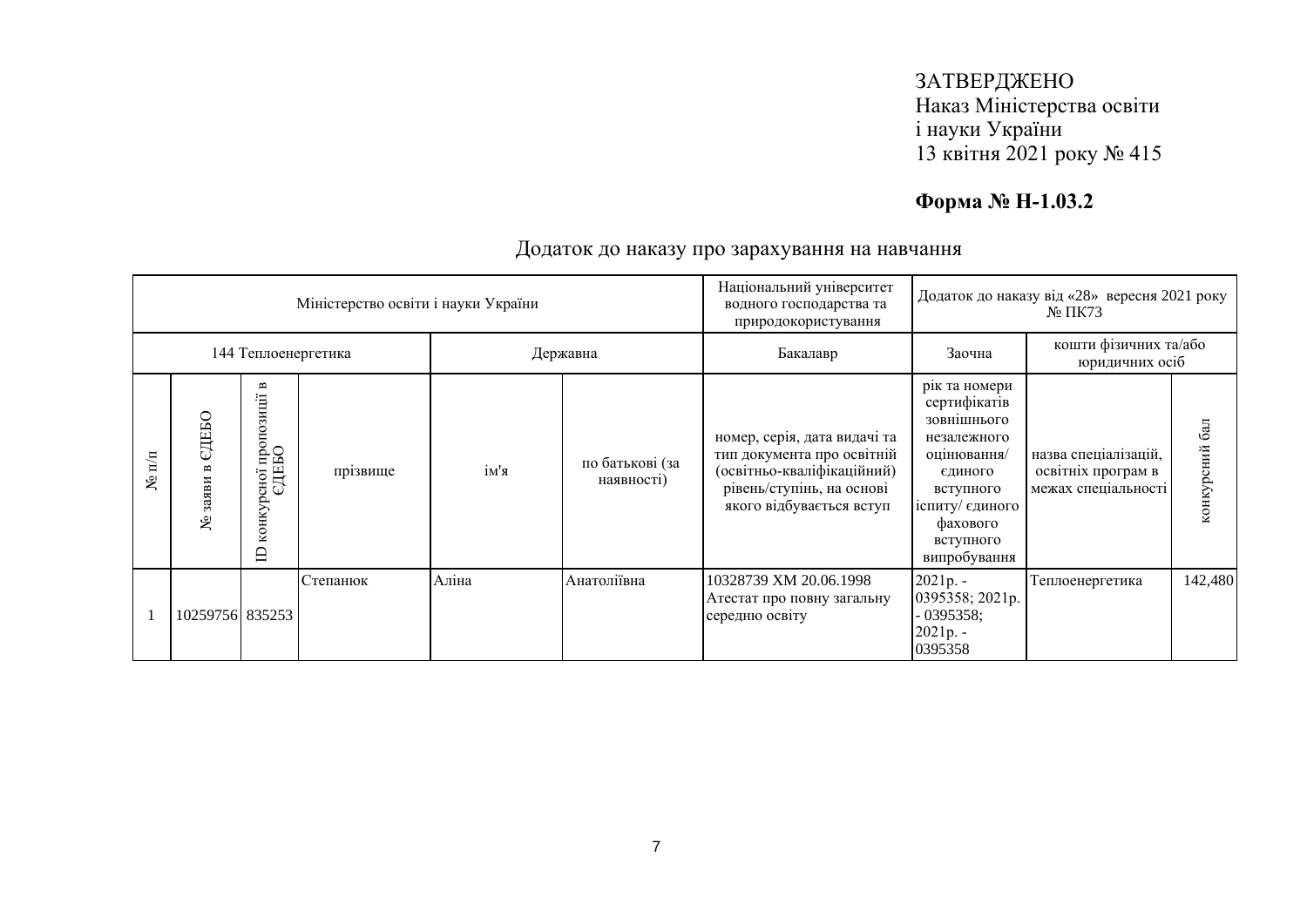# **Форма № Н-1.03.2**

|                  |                       |                                                                      | Міністерство освіти і науки України   |         |                               | Національний університет<br>водного господарства та<br>природокористування                                                                        | Додаток до наказу від «28» вересня 2021 року<br>$N2 \Pi K73$                                                                                                   |                                                                   |                      |
|------------------|-----------------------|----------------------------------------------------------------------|---------------------------------------|---------|-------------------------------|---------------------------------------------------------------------------------------------------------------------------------------------------|----------------------------------------------------------------------------------------------------------------------------------------------------------------|-------------------------------------------------------------------|----------------------|
|                  |                       |                                                                      | 192 Будівництво та цивільна інженерія |         | Державна                      | Бакалавр                                                                                                                                          | Заочна                                                                                                                                                         | кошти фізичних та/або<br>юридичних осіб                           |                      |
| $\mathbf{N}$ π/π | СДЕБО<br>заяви в<br>ع | $\mathbf{m}$<br>пропозиції<br>едньо<br>сної<br>конкур<br>$\triangle$ | прізвище                              | ім'я    | по батькові (за<br>наявності) | номер, серія, дата видачі та<br>тип документа про освітній<br>(освітньо-кваліфікаційний)<br>рівень/ступінь, на основі<br>якого відбувається вступ | рік та номери<br>сертифікатів<br>зовнішнього<br>незалежного<br>оцінювання/<br>єдиного<br>вступного<br>іспиту/ єдиного<br>фахового<br>вступного<br>випробування | назва спеціалізацій.<br>освітніх програм в<br>межах спеціальності | $6a$ л<br>конкурсний |
|                  | 10261077 836383       |                                                                      | Корнійчук                             | Віталій | Сергійович                    | 52345566 PB 30.06.2021<br>Свідоцтво про здобуття<br>повної загальної середньої<br>освіти                                                          | 2021p. -<br>0124471; 2021p.<br>$-0124471;$<br>2021p. -<br>0124471                                                                                              | Будівництво та<br>цивільна інженерія                              | 136,718              |
| $\overline{2}$   | 10263407 836383       |                                                                      | Назаришин                             | Віктор  | Миколайович                   | 10326834 XM 20.06.1998<br>Атестат про повну загальну<br>середню освіту                                                                            |                                                                                                                                                                | Будівництво та<br>цивільна інженерія                              | 159,536              |
| 3                | 10259898 836383       |                                                                      | Поспешний                             | Павло   | Миколайович                   | 52668551 PB 30.06.2021<br>Свідоцтво про здобуття<br>повної загальної середньої<br>освіти                                                          | 2021p. -<br>0154198; 2021p.<br>$-0154198;$<br>2021p. -<br>0154198                                                                                              | Будівництво та<br>цивільна інженерія                              | 135,824              |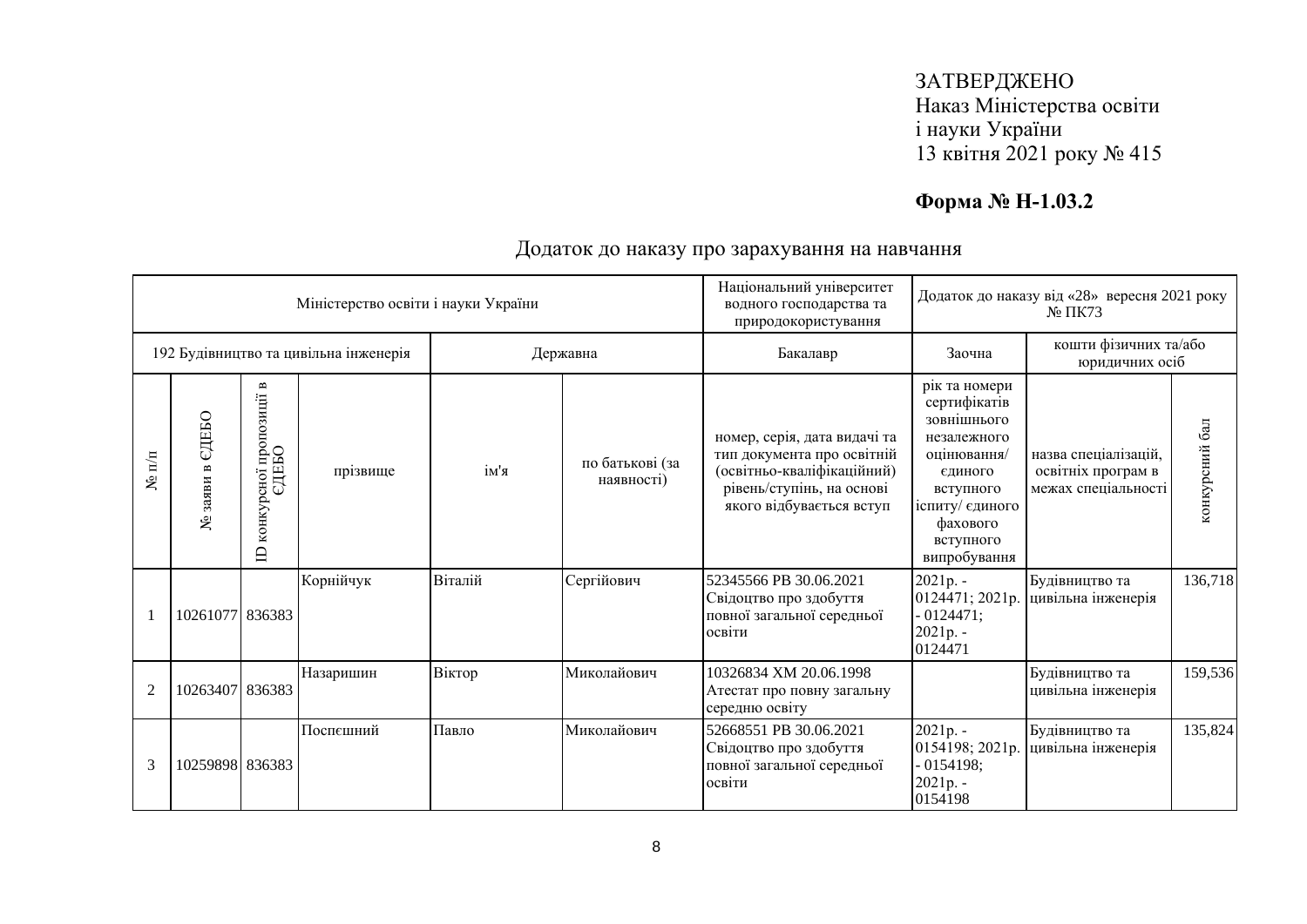# **Форма № Н-1.03.2**

|                   |                    |                                                                      | Міністерство освіти і науки України |         |                               | Національний університет<br>водного господарства та<br>природокористування                                                                        |                                                                                                                                                                | Додаток до наказу від «28» вересня 2021 року<br>$N2 \Pi K73$      |                  |
|-------------------|--------------------|----------------------------------------------------------------------|-------------------------------------|---------|-------------------------------|---------------------------------------------------------------------------------------------------------------------------------------------------|----------------------------------------------------------------------------------------------------------------------------------------------------------------|-------------------------------------------------------------------|------------------|
|                   |                    | 242 Туризм                                                           |                                     |         | Державна                      | Бакалавр                                                                                                                                          | Заочна                                                                                                                                                         | кошти фізичних та/або<br>юридичних осіб                           |                  |
| $\mathbb{I}$<br>ع | ДЕБО<br>заяви<br>٤ | $\mathbf{m}$<br>осної пропозиції і<br>ЄДЕБО<br>конкур<br>$\triangle$ | прізвище                            | ім'я    | по батькові (за<br>наявності) | номер, серія, дата видачі та<br>тип документа про освітній<br>(освітньо-кваліфікаційний)<br>рівень/ступінь, на основі<br>якого відбувається вступ | рік та номери<br>сертифікатів<br>зовнішнього<br>незалежного<br>оцінювання/<br>єдиного<br>вступного<br>іспиту/ єдиного<br>фахового<br>вступного<br>випробування | назва спеціалізацій,<br>освітніх програм в<br>межах спеціальності | 6a<br>конкурсний |
|                   | 10260684 874993    |                                                                      | Добриднік                           | Зінаїда | Миколаївна                    | 52595499 PB 30.06.2021<br>Свідоцтво про здобуття<br>повної загальної середньої<br>освіти                                                          | 2021p. -<br>0203304; 2021p.<br>$-0203304;$<br>2021p. -<br>0203304                                                                                              | Туризм                                                            | 123,552          |